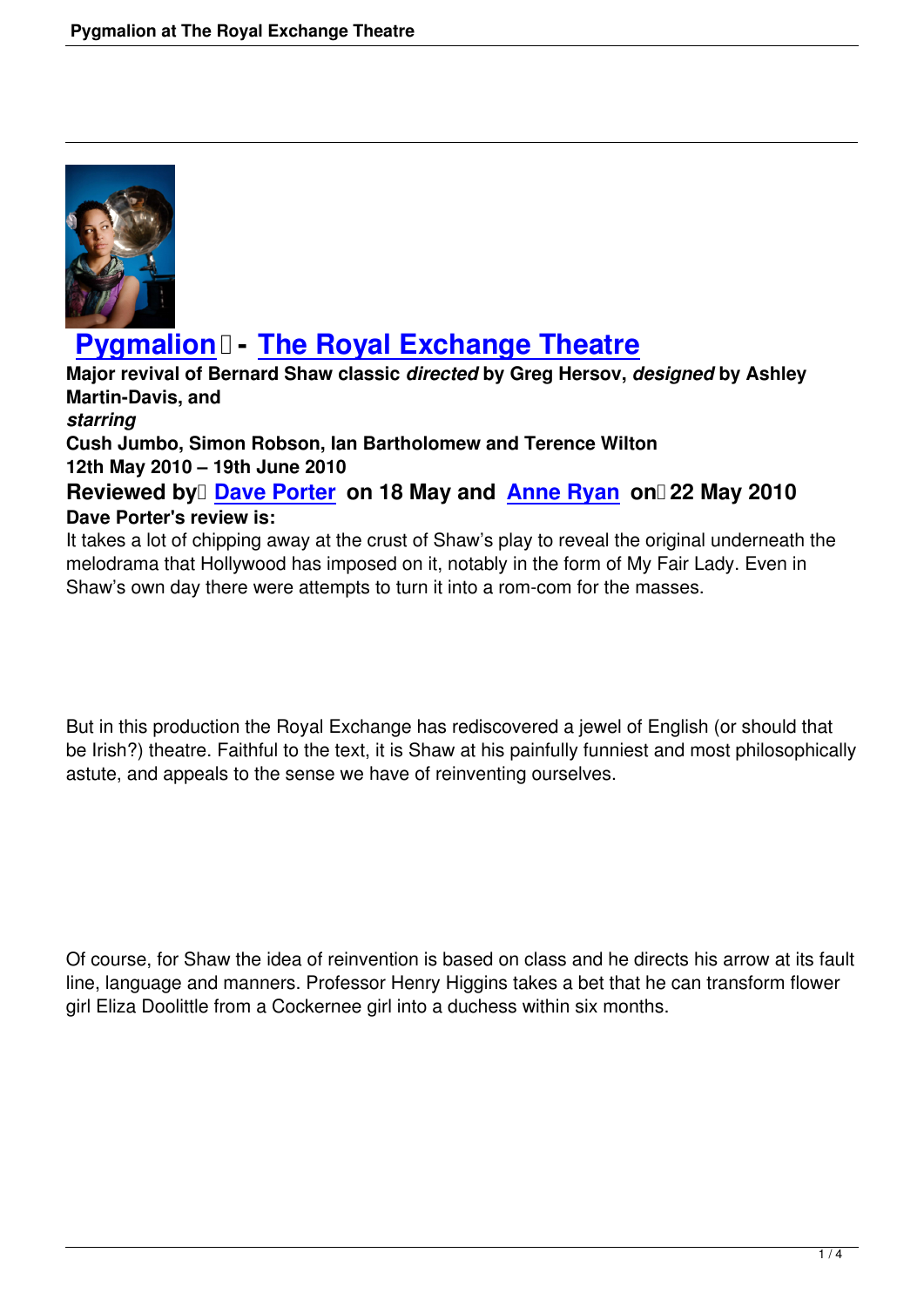If we don't find the idea as shocking as Edwardian England did (where it was subject to charges of obscenity), we can at least revel in the play's Shavian humour. At one point Higgins is called upon to consider Eliza's future, to which his riposte is: "The only time to think about your future is when you don't have one."

The production reeks of the sweat and swirl of London, materialised in the form of Eliza's dad, Alfred Doolittle, who calls on Higgins to pay him off as one of the undeserving poor. Ian Bartholomew gives a bravura performance which sees him literally spit his words out and which deservedly won him a spontaneous round of applause.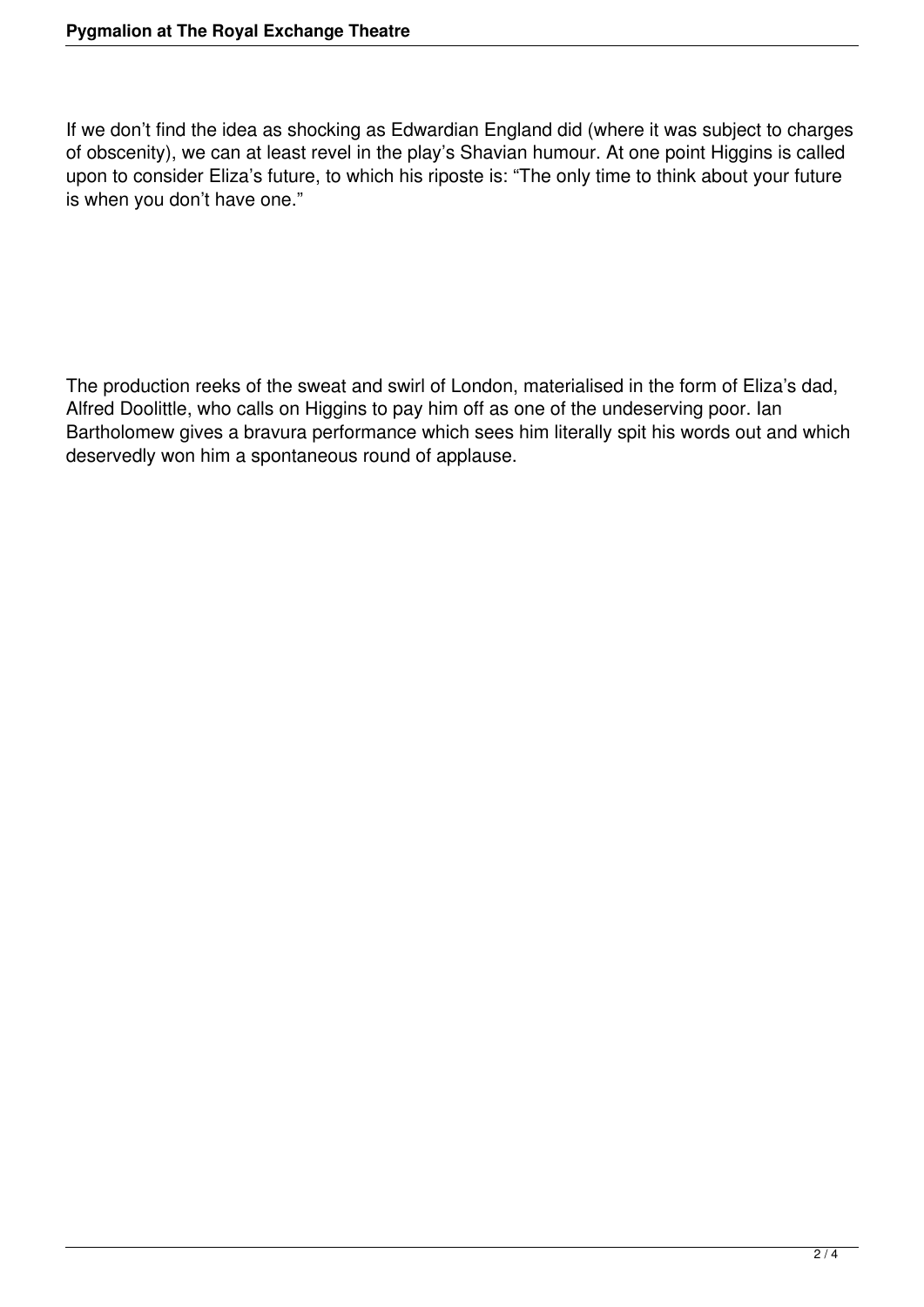

**Barbar allst han middlein kan byggeleider de start geleg an dit greisten gelegen Martifizier Gegeleide Behreichte**<br>Whilst Anne Ryan's reviewuis:

Shaw is often criticised for writing plays which are only a vehicle for his ideas and while this production clearly addresses the problem of fluid identity in a society that judges by appearance – as true today as in his time – it is also very funny. On a steamy Saturday night a full house enjoyed a sparkling production of a play that has been neglected in light of the musical film 'My Fair Lady'.

The cast includes some familiar television and Royal Exchange faces, but the star is Cush Jumbo – who successfully portrays both the flower girl and the transformed 'lady' who realises that she has lost her independence and identity while gaining a wonderful wardrobe and